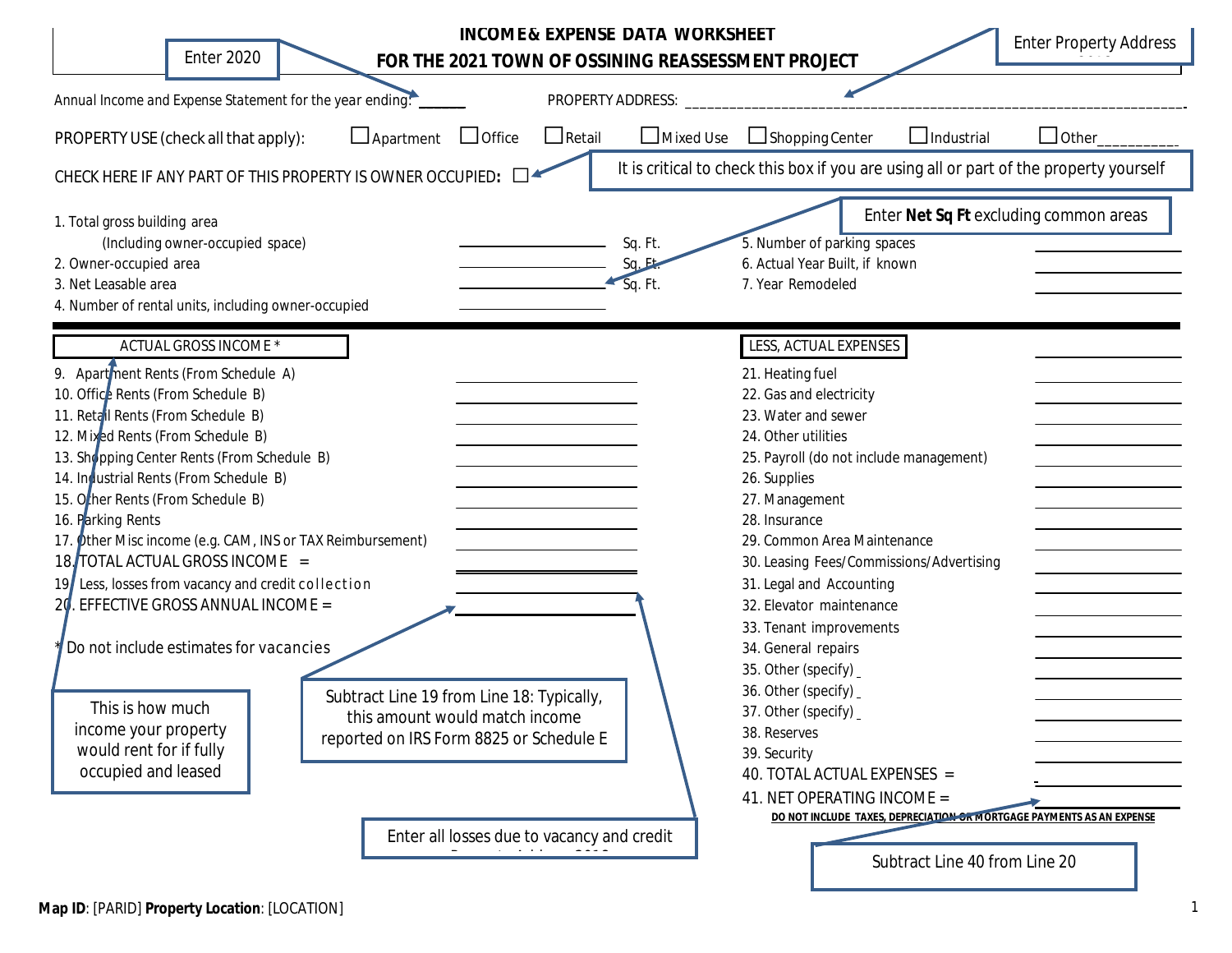## *PROPERTY ADDRESS: \_\_\_\_\_\_\_\_\_\_\_\_\_\_\_\_\_\_\_\_\_\_\_\_\_\_\_\_\_\_\_\_\_\_\_\_\_\_\_\_\_\_\_\_\_\_\_\_\_\_\_\_\_\_\_\_\_\_\_\_\_\_\_*

| <b>PROPERTY ADDRESS:</b>                                        |                   |                      |                  |                     |                              |                                                             |                  |                                             |                                                      |                           |                         | <b>Apartment Income is reported</b><br>on a Monthly Basis |  |  |
|-----------------------------------------------------------------|-------------------|----------------------|------------------|---------------------|------------------------------|-------------------------------------------------------------|------------------|---------------------------------------------|------------------------------------------------------|---------------------------|-------------------------|-----------------------------------------------------------|--|--|
| SCHEDULE A - APARTMENT RENT SCHEDULE                            |                   |                      |                  |                     |                              |                                                             |                  |                                             |                                                      |                           |                         |                                                           |  |  |
| <b>Unit Type</b><br>No. Of Units                                |                   |                      | <b>Unit Size</b> | <b>Monthly Rent</b> |                              | Lypical<br>Lease Term                                       |                  |                                             | ~ Complete this section for apartment rentals only ~ |                           |                         |                                                           |  |  |
| Total<br>Rented<br>Rooms<br>Efficiency                          |                   |                      |                  | <b>Baths</b>        | Sq. Ft.                      | Per Unit                                                    | Total            |                                             | ITEMS INCLUDED IN RENT<br>(Check all that apply)     |                           |                         |                                                           |  |  |
| 1 Bedroom                                                       |                   |                      |                  |                     |                              |                                                             |                  |                                             | $\Box$ Heat                                          |                           |                         |                                                           |  |  |
| 2 Bedroom                                                       |                   |                      |                  |                     |                              |                                                             |                  |                                             |                                                      |                           |                         | $\Box$ Furnishings                                        |  |  |
| 3 Bedroom                                                       |                   |                      |                  |                     |                              |                                                             |                  |                                             |                                                      | $\Box$ Electricity        |                         | $\Box$ Security                                           |  |  |
| 4 Bedroom                                                       |                   |                      |                  |                     |                              |                                                             |                  |                                             |                                                      | $\Box$ Other utilities    |                         | $\square$ Pool                                            |  |  |
| Other rentable units                                            |                   |                      |                  |                     |                              |                                                             |                  |                                             | $\Box$ Air conditioning                              |                           |                         |                                                           |  |  |
| Owner/manager occupied                                          |                   |                      |                  |                     |                              |                                                             |                  |                                             |                                                      |                           |                         | $\Box$ Tenniscourts                                       |  |  |
| Subtotal                                                        |                   |                      |                  |                     |                              |                                                             |                  |                                             |                                                      | $\Box$ Stove/Refrigerator |                         | $\Box$ Parking                                            |  |  |
| Parking                                                         |                   |                      |                  |                     |                              |                                                             |                  |                                             |                                                      | □ Dishwasher              | $\Box$ Garbage disposal |                                                           |  |  |
| Other income (specify)                                          |                   |                      |                  |                     |                              |                                                             |                  |                                             |                                                      | $\Box$ Other (specify):   |                         |                                                           |  |  |
| <b>TOTAL</b>                                                    |                   |                      |                  |                     |                              |                                                             |                  |                                             |                                                      |                           |                         | Non-Apartment Income is reported on                       |  |  |
| SCHEDULE B - OTHER NON-APARTMENT RENT SCHEDULE                  |                   |                      |                  |                     |                              |                                                             |                  | - Complete this section for all other renta |                                                      |                           |                         | a monthly and annual basis                                |  |  |
| <b>Tenant Name</b>                                              | Floor<br>Location |                      |                  | Lease Terms         |                              | Annual Rent                                                 |                  | Parking                                     |                                                      |                           | <b>Interior Finish</b>  |                                                           |  |  |
|                                                                 |                   | <b>Start</b><br>Date | End Date Sq. Ft. | Rented              | <b>Base Mthly</b><br>Rent \$ | Escal/CAM/<br>Overage                                       | Total Rent<br>\$ | $\overline{\#}$ of Spaces                   | Annual<br>Rent \$                                    | Owner<br>Provided         | Tenant<br>Provided      | If Owner Provided, \$<br>Cost to Fit Up/Renovate          |  |  |
|                                                                 |                   |                      |                  |                     |                              |                                                             |                  |                                             |                                                      |                           |                         |                                                           |  |  |
|                                                                 |                   |                      |                  |                     |                              |                                                             |                  |                                             |                                                      |                           |                         |                                                           |  |  |
| <b>Total Annual Rent Includes</b><br>and CAM, Taxes, Insurance, |                   |                      |                  |                     |                              |                                                             |                  |                                             |                                                      |                           |                         |                                                           |  |  |
| <b>Escalations and/or Percentage</b><br>Rent                    |                   |                      |                  |                     |                              | Check Box(es) if tenant and/or<br>owner provided fit up for |                  |                                             |                                                      |                           |                         |                                                           |  |  |

|              |                                                                 |  | Date | Rented | Rent \$                                                                     | Overage | \$ |                               | Rent \$      | Provided | Provided | Cost to Fit Up/Renovate |
|--------------|-----------------------------------------------------------------|--|------|--------|-----------------------------------------------------------------------------|---------|----|-------------------------------|--------------|----------|----------|-------------------------|
|              |                                                                 |  |      |        |                                                                             |         |    |                               |              |          |          |                         |
|              | <b>Total Annual Rent Includes</b><br>and CAM, Taxes, Insurance, |  |      |        |                                                                             |         |    |                               |              |          |          |                         |
|              | <b>Escalations and/or Percentage</b><br>Rent                    |  |      |        | Check Box(es) if tenant and/or<br>owner provided fit up for<br>leased space |         |    |                               |              |          |          |                         |
|              |                                                                 |  |      |        |                                                                             |         |    |                               |              |          |          |                         |
|              |                                                                 |  |      |        |                                                                             |         |    | Indicate the dollar amount of |              |          |          |                         |
|              |                                                                 |  |      |        |                                                                             |         |    |                               | fit up costs |          |          |                         |
| <b>TOTAL</b> |                                                                 |  |      |        |                                                                             |         |    |                               |              |          |          |                         |